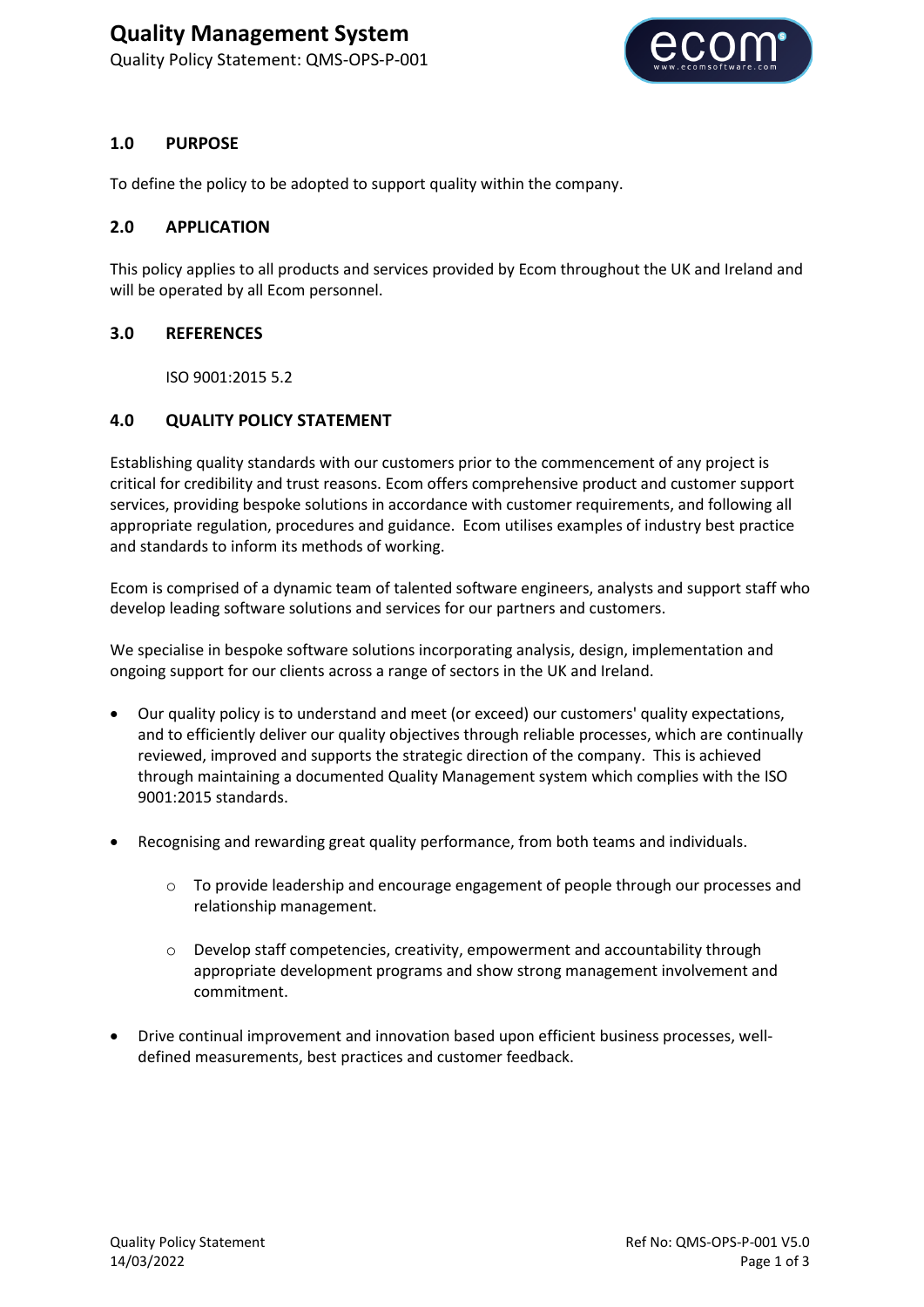

### **Our quality policy is defined and strongly driven by our company values and principles:**

#### **Values**

| <b>Profit &amp; Growth</b> | We strive to meet the expectations of customers, shareholders and<br>employees |
|----------------------------|--------------------------------------------------------------------------------|
| <b>Employees</b>           | We respect and support individual growth                                       |
| <b>Customers</b>           | We seek to be their valued and trusted partner                                 |
| Technology                 | We seek to create new value through innovation                                 |
| <b>Business Partners</b>   | We build mutually beneficial relationships                                     |
| Quality                    | We enhance our reputation by providing a quality service                       |

#### **Principles**

| <b>Customer Focus</b>       | We think from the customer's perspective                                                                              |
|-----------------------------|-----------------------------------------------------------------------------------------------------------------------|
| Leadership                  | We encourage and support personal development                                                                         |
| <b>Engagement of People</b> | We commit to treat people fairly and reward achievement                                                               |
| <b>Process Approach</b>     | We utilise a process approach which is clearly understood by both our<br>customers and employees                      |
| Improvement                 | We enhance customer satisfaction by meeting customer requirements<br>We strive to continuously improve all that we do |
| Relationship<br>Management  | The customer is our No 1 asset and everything we do is aimed at building<br>mutually successful partnerships          |

The quality policy is communicated and understood throughout the organisation and is available to all staff via the company Team Site on SharePoint. The quality policy is also available to the public and other interested parties upon request.

All personnel within the company are responsible for the quality of their work. The company provides training and has established systems to assist all personnel to achieve the standards required. The policy, organisation and processes necessary to achieve the required standards are described in our Quality Management System which is available via the company Team Site on SharePoint.